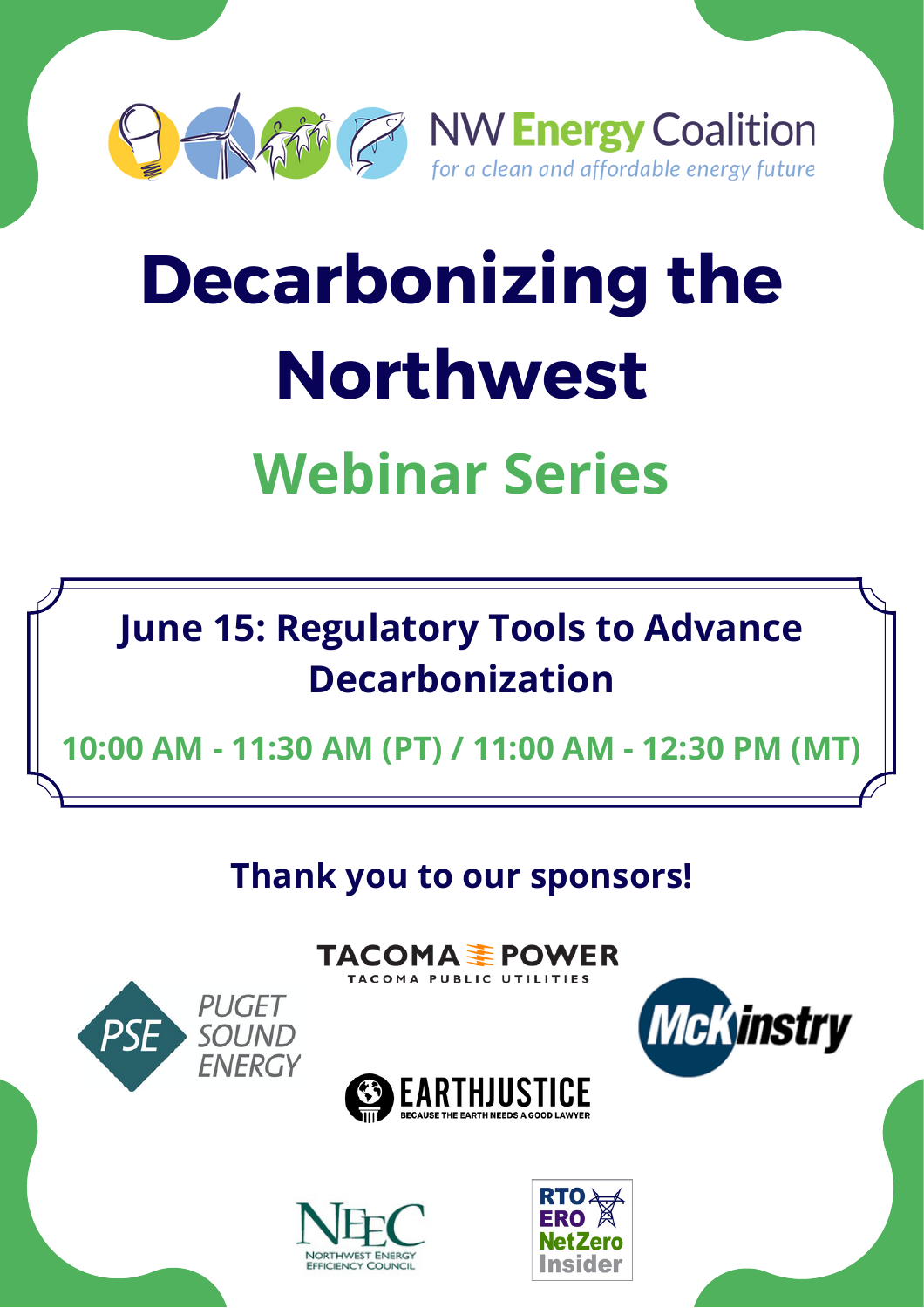

## **June 15: Regulatory Tools to Advance Decarbonization**

#### **10:00 AM - 11:30 AM (PT) / 11:00 AM - 12:30 PM (MT)**

**The next decade is a critical time for decarbonizing our energy system. What needs to happen in the next year, 5 years, and 10 years in order to achieve our climate goals? What regulatory tools are needed to ensure an equitable clean energy transition? How do we prioritize investments to maintain affordability and reliability?**





**Nancy Hirsh is Executive Director for the NW Energy Coalition. Nancy directs the Coalition's efforts to enhance investments in energy efficiency, renewable resources, and energy services for people of lower-income through work with utilities, commissioners, regulators, and policy-makers. She serves on the board of Renewable Northwest. From 1996 through 2014 she served as the Coalition's policy director. Before joining the Coalition, she spent twelve years in Washington, DC working on national energy policy issues for the Environmental Action Foundation and the National Wildlife Federation. She lives in Seattle with her husband, children and dog. When not advocating clean energy solutions, she is an avid backpacker and hiker.**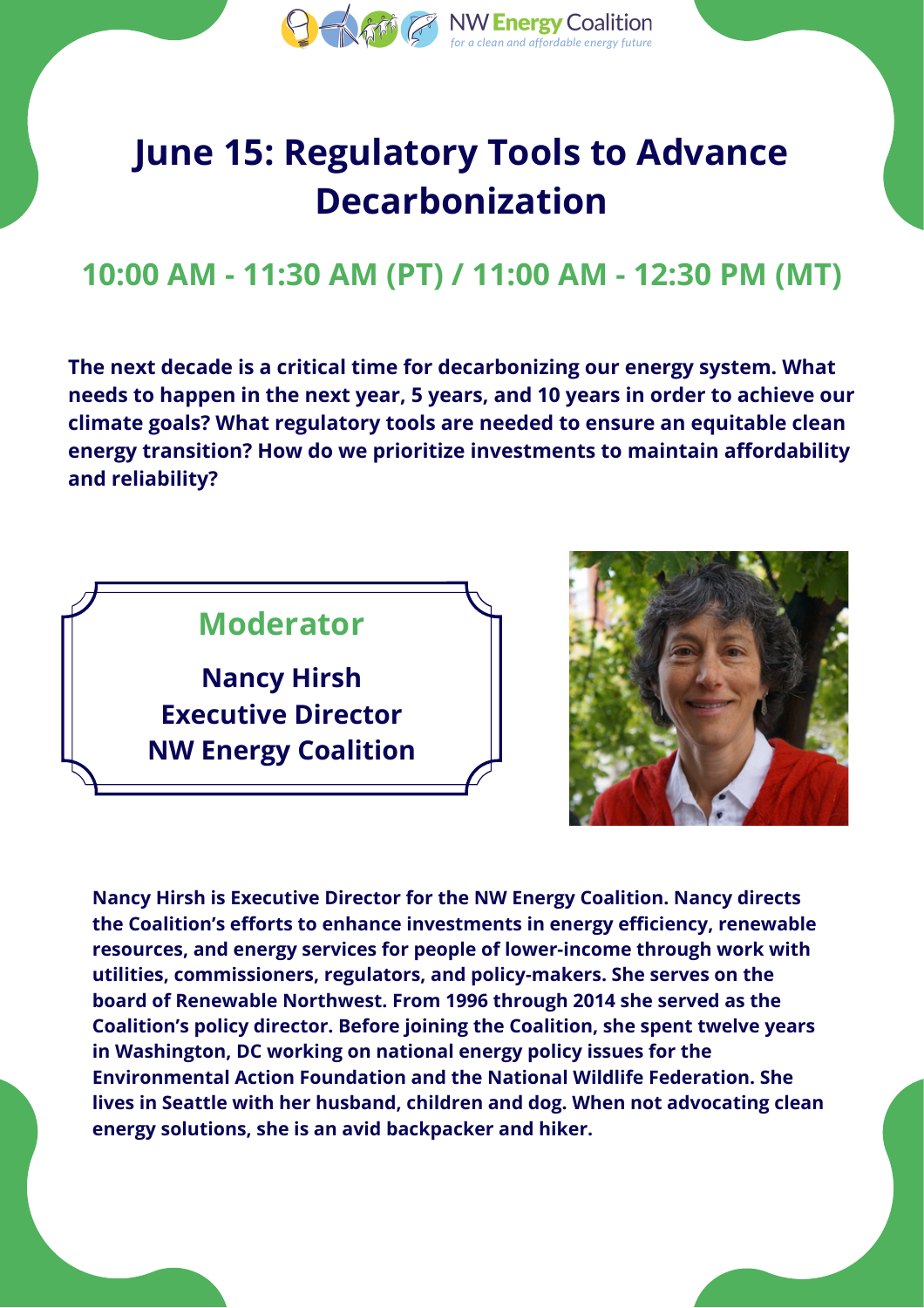



**Rachel Gold Principal RMI**



**Rachel Gold is a Principal in RMI's Carbon-Free Electricity Program, managing the team's work on utility business models and regulation. Before RMI, Rachel was the Utilities Program Director at American Council for an Energy Efficient Economy, leading a team that provides research, technical assistance, and convening on energy efficiency programs, utility policy and ratemaking. There, she launched the Climate-Forward Efficiency Initiative to realign efficiency with the climate challenge and the Leading with Equity Initiative to embed equity metrics in ACEEE's Scorecards. Earlier in her career, Rachel was on the regulatory affairs team at Opower, and a graduate fellow at the California Public Utilities Commission.**

#### **Speaker**

**Wendy Gerlitz Regulatory Policy Manager Puget Sound Energy**



**Wendy Gerlitz joined the PSE regulatory team in 2020 to focus on state and regional policy. Previously, she was the Policy Director at the NW Energy Coalition, where she led the non-profit organization's efforts to promote clean and affordable energy. Early in her career, her work with the Columbia River Intertribal Fish Commission provided her with a deep appreciation for the importance of water, salmon and clean energy that has served as a foundation for her professional experiences in federal land management, rural economic development, and sustainability across the Northwest.**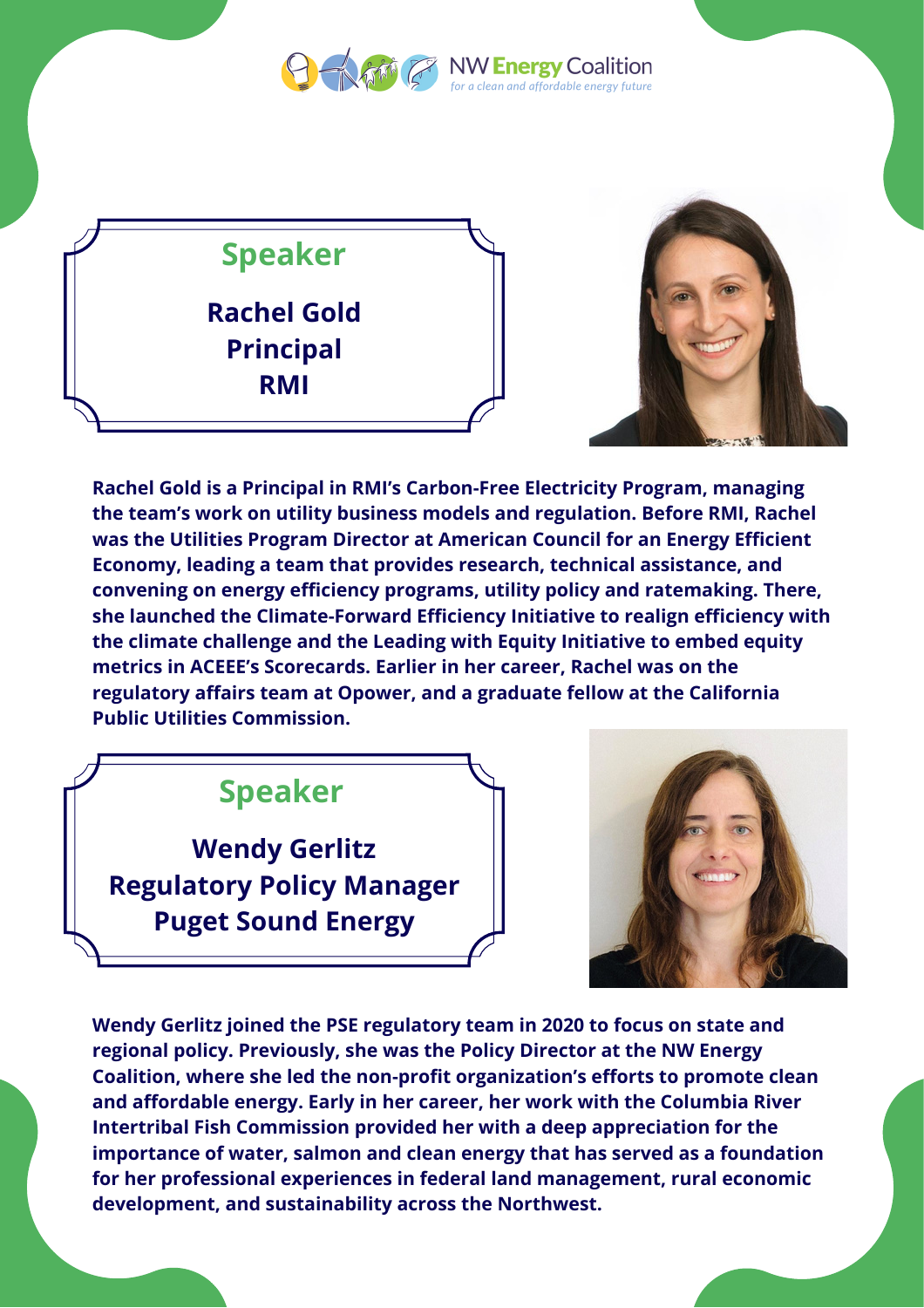

**O A fill Construct De NW Energy Coalition**  $\alpha$  clean and affordable energy future

**Speaker Caroline Moore Divison Administrator, Strategy and Integration Oregon Public Utility Commission**



**Caroline Moore oversees the Public Utility Commission of Oregon's Strategy and Integration Division, including the implementation of Oregon's landmark House Bill 2021 (Clean Energy) and House Bill 2475 (Energy Equity). Caroline has experience working on several sides Oregon's utility sector, serving for four years as OPUC Staff, and, prior to that, working in the renewable markets industry and in customer solutions at PacifiCorp.**

#### **Acronyms**

**DER** - distributed energy resource

**DR** - demand response

**DSM** - Demand side management (sometimes used to refer to all

conservation or energy efficiency measures, and load management)

**DSP** - distribution system planning

**IRP** - integrated resource plan

**IOU** - Investor owned utility

**NWPCC** - Northwest Power and Conservation Council